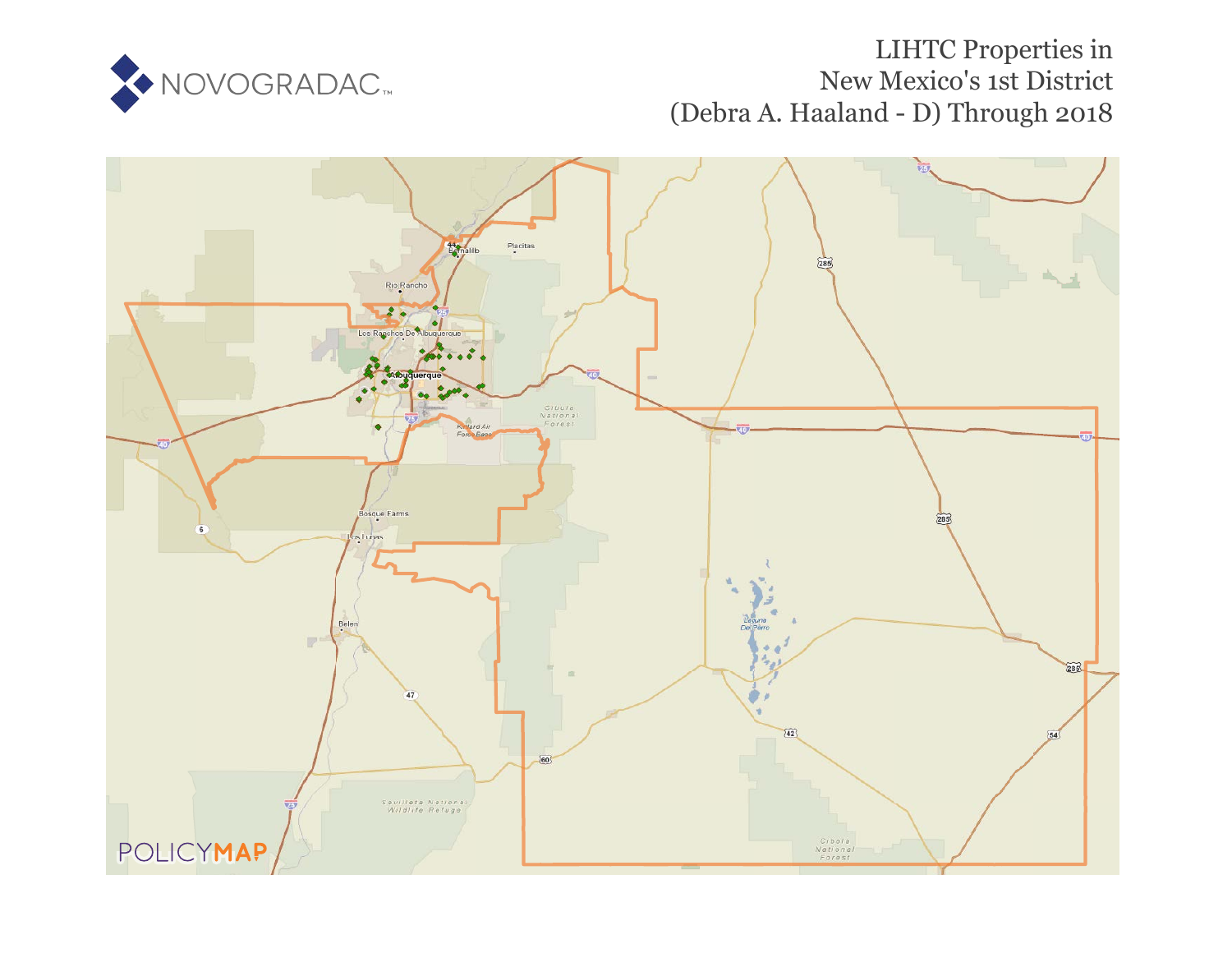| <b>Project Name</b>                            | <b>Address</b>                            | City                                                    | <b>State</b>           | <b>Zip Code</b> | <b>Nonprofit</b><br><b>Sponsor</b> | <b>Allocation</b><br>Year | <b>Annual</b><br><b>Allocated</b><br><b>Amount</b> | <b>Year PIS</b>      | <b>Construction Type</b> | <b>Total</b><br><b>Units</b> | Low<br><b>Income</b><br><b>Units</b> | <b>Rent or</b><br><b>Income</b><br><b>Ceiling</b> | <b>Credit %</b>  | <b>HUD Multi-Family</b><br><b>Tax-Exempt</b><br>Financing/<br><b>Bond</b><br><b>Rental Assistance</b> |
|------------------------------------------------|-------------------------------------------|---------------------------------------------------------|------------------------|-----------------|------------------------------------|---------------------------|----------------------------------------------------|----------------------|--------------------------|------------------------------|--------------------------------------|---------------------------------------------------|------------------|-------------------------------------------------------------------------------------------------------|
| CASITAS DE COLORES                             | $215$ LEAD AVE $\,$<br><b>SW</b>          | ALBUQUERQUE                                             | N <sub>M</sub>         | 87102           |                                    | 2012                      | \$0                                                | Insufficient<br>Data | Not Indicated            | 71                           | $\bf{0}$                             |                                                   | Not<br>Indicated |                                                                                                       |
| 9728 WESTBOUND AVE<br>SW                       | 9728<br><b>WESTBOUND</b><br><b>AVE SW</b> | ALBUQUERQUE                                             | NM                     | 87121           | $\rm No$                           | 1988                      | \$0\$                                              | Insufficient<br>Data | Not Indicated            | $\mathbf{1}$                 | $\overline{1}$                       |                                                   | Not<br>Indicated | No                                                                                                    |
| PLAZA CIUDANA                                  |                                           | $310$ INDIAN $$\hbox{\sc nub}$ ALBUQUERQUE SCHOOL RD NE | N <sub>M</sub>         | 87102           |                                    | 2012                      | $\$0$                                              | Insufficient<br>Data | Not Indicated            | 68                           | $\boldsymbol{0}$                     |                                                   | Not<br>Indicated |                                                                                                       |
| THE ARTISAN AT<br>SAWMILL VILLAGE              | <b>AVE NW</b>                             | 1751 BELLAMAH ALBUQUERQUE                               | $\rm{NM}$              | 87104           |                                    | Insufficient<br>Data      | $\$0$                                              | Insufficient<br>Data | Not Indicated            | 61                           | $\bf{0}$                             |                                                   | Not<br>Indicated |                                                                                                       |
| VILLAGE IN BOSQUE                              | 857 CALLE LOS<br>MAYORES                  | <b>BERNALILLO</b>                                       | $\mathbf{N}\mathbf{M}$ | 87004           |                                    | 2013                      | $\$0$                                              | Insufficient<br>Data | Not Indicated            | 98                           | $\boldsymbol{0}$                     |                                                   | Not<br>Indicated |                                                                                                       |
| 3214-16 DURANES RD<br>$\ensuremath{\text{NW}}$ | $3216$ DURANES<br>RD NW                   | $\texttt{ALBUQUERQUE}$                                  | $\rm{NM}$              | 87104           | $\rm No$                           | 1989                      | \$0\$                                              | Insufficient<br>Data | Not Indicated            | $\overline{4}$               | $\overline{4}$                       |                                                   | Not<br>Indicated | No                                                                                                    |
| <b>VOLCANES COMMONS</b>                        | 6901 GLENRIO<br>RD NW                     | ALBUQUERQUE                                             | NM                     | 87121           |                                    | Insufficient<br>Data      | $\$0$                                              | Insufficient<br>Data | Not Indicated            | 12                           | $\bf{0}$                             |                                                   | Not<br>Indicated |                                                                                                       |
| 47TH ST VENTURE                                |                                           | 323 47TH ST NW ALBUQUERQUE                              | NM                     | 87105           | $\rm No$                           | 1988                      | \$0\$                                              | Insufficient<br>Data | Not Indicated            | $\mathbf{1}$                 | $\mathbf{1}$                         |                                                   | Not<br>Indicated | No                                                                                                    |
| <b>47TH ST VENTURE</b>                         | $\ensuremath{\text{NW}}$                  | 4700 RINCON PL ALBUQUERQUE                              | $\mathbf{N}\mathbf{M}$ | 87105           | $\mathbf{No}$                      | 1988                      | $\$0$                                              | Insufficient<br>Data | Not Indicated            | $\mathbf{1}$                 | $\mathbf{1}$                         |                                                   | Not<br>Indicated | $\rm No$                                                                                              |
| 47TH ST VENTURE                                | <b>NW</b>                                 | $4704$ RINCON PL $\,$ ALBUQUERQUE                       | NM                     | 87105           | $\rm No$                           | 1988                      | \$0\$                                              | Insufficient<br>Data | Not Indicated            | $\mathbf{1}$                 | $\mathbf{1}$                         |                                                   | Not<br>Indicated | No                                                                                                    |
| 47TH ST VENTURE                                | $\ensuremath{\text{NW}}$                  | 4705 RINCON PL $\,$ ALBUQUERQUE                         | N <sub>M</sub>         | 87105           | No                                 | 1988                      | \$0                                                | Insufficient<br>Data | Not Indicated            | $\mathbf{1}$                 | $\mathbf{1}$                         |                                                   | Not<br>Indicated | No                                                                                                    |
| 47TH ST VENTURE                                | <b>NW</b>                                 | 4708 RINCON PL $\,$ ALBUQUERQUE                         | NM                     | 87105           | No                                 | 1988                      | $\$0$                                              | Insufficient<br>Data | Not Indicated            | $\mathbf{1}$                 | $\mathbf{1}$                         |                                                   | Not<br>Indicated | No                                                                                                    |
| 47TH ST VENTURE                                | $\ensuremath{\text{NW}}$                  | 4709 RINCON PL ALBUQUERQUE NM                           |                        | 87105           | $\mathbf{N}\mathbf{o}$             | 1988                      | \$0                                                | Insufficient<br>Data | Not Indicated            | $\mathbf{1}$                 | $\mathbf{1}$                         |                                                   | Not<br>Indicated | $\rm No$                                                                                              |

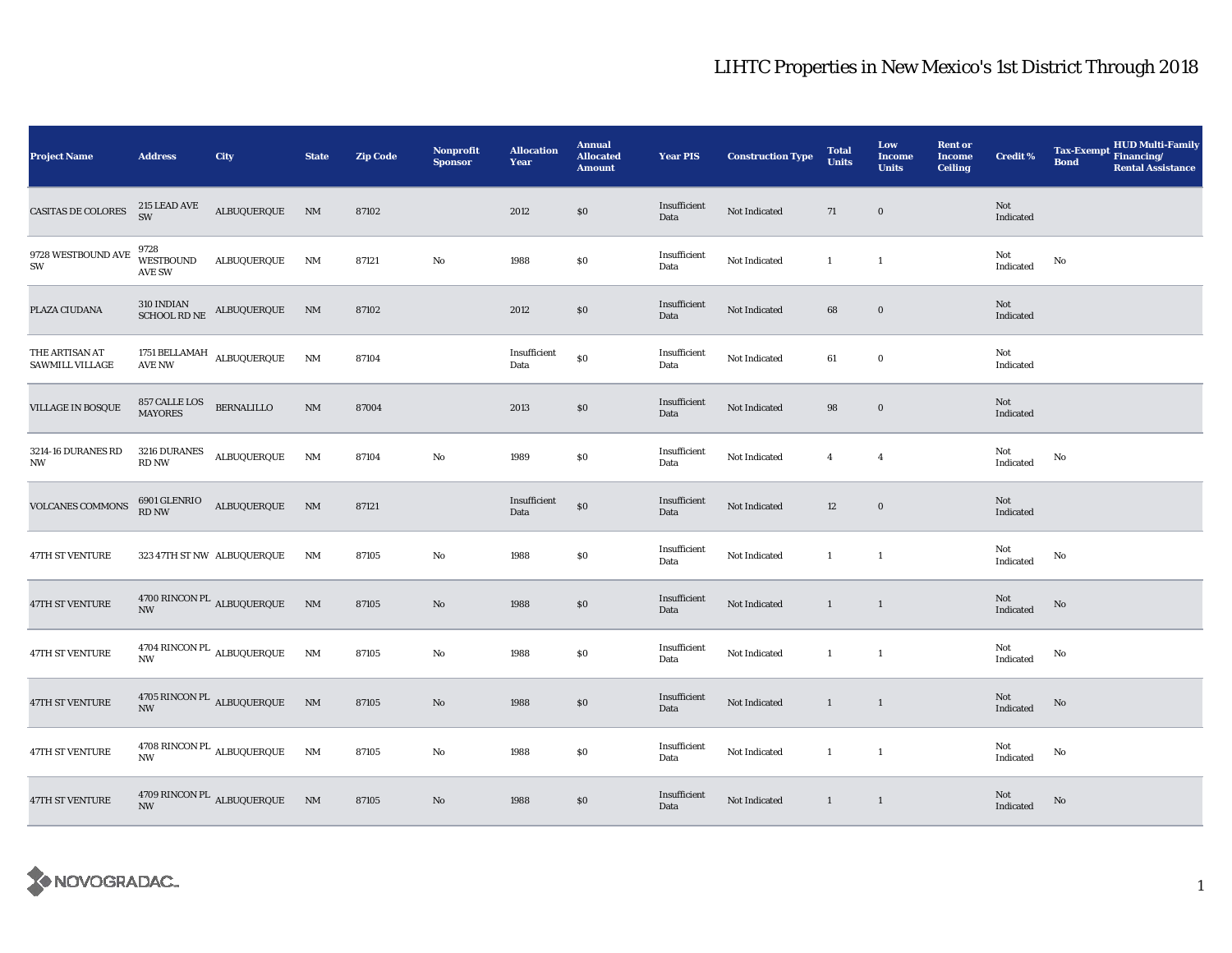| <b>Project Name</b>                       | <b>Address</b>                     | City                              | <b>State</b>           | <b>Zip Code</b> | <b>Nonprofit</b><br><b>Sponsor</b> | <b>Allocation</b><br>Year | <b>Annual</b><br><b>Allocated</b><br><b>Amount</b> | <b>Year PIS</b>      | <b>Construction Type</b> | <b>Total</b><br><b>Units</b> | Low<br><b>Income</b><br><b>Units</b> | <b>Rent or</b><br><b>Income</b><br><b>Ceiling</b> | <b>Credit %</b>  | <b>HUD Multi-Family</b><br><b>Tax-Exempt</b><br>Financing/<br><b>Bond</b><br><b>Rental Assistance</b> |
|-------------------------------------------|------------------------------------|-----------------------------------|------------------------|-----------------|------------------------------------|---------------------------|----------------------------------------------------|----------------------|--------------------------|------------------------------|--------------------------------------|---------------------------------------------------|------------------|-------------------------------------------------------------------------------------------------------|
| 47TH ST VENTURE                           | <b>NW</b>                          | 4715 RINCON PL $\,$ ALBUQUERQUE   | NM                     | 87105           | No                                 | 1988                      | \$0\$                                              | Insufficient<br>Data | Not Indicated            | $\mathbf{1}$                 | $\overline{1}$                       |                                                   | Not<br>Indicated | No                                                                                                    |
| 47TH ST VENTURE                           | <b>NW</b>                          | 4716 RINCON PL ALBUQUERQUE        | N <sub>M</sub>         | 87105           | No                                 | 1988                      | $\$0$                                              | Insufficient<br>Data | Not Indicated            | $\mathbf{1}$                 | $\overline{1}$                       |                                                   | Not<br>Indicated | No                                                                                                    |
| 47TH ST VENTURE                           | <b>NW</b>                          | 4719 RINCON PL $\,$ ALBUQUERQUE   | NM                     | 87105           | No                                 | 1988                      | $\$0$                                              | Insufficient<br>Data | Not Indicated            | $\mathbf{1}$                 | $\mathbf{1}$                         |                                                   | Not<br>Indicated | $\mathbf{N}\mathbf{o}$                                                                                |
| 47TH ST VENTURE                           | $\mathbf{N}\mathbf{W}$             | 4723 RINCON PL ALBUQUERQUE        | $\mathbf{N}\mathbf{M}$ | 87105           | $\mathbf{No}$                      | 1988                      | \$0                                                | Insufficient<br>Data | Not Indicated            | $\mathbf{1}$                 | $\overline{1}$                       |                                                   | Not<br>Indicated | $\rm No$                                                                                              |
| <b>BELL PARK</b><br><b>TOWNHOMES</b>      | 215 SHAWNEE<br>CT SE               | ALBUQUERQUE                       | NM                     | 87108           | No                                 | 1988                      | $\$0$                                              | Insufficient<br>Data | Not Indicated            | 6                            | $\bf 6$                              |                                                   | Not<br>Indicated | No                                                                                                    |
| <b>DRIFTWOOD</b>                          | 4601<br><b>DRIFTWOOD</b><br>AVE NW | ALBUQUERQUE                       | NM                     | 87114           | No                                 | 1988                      | $\$0$                                              | Insufficient<br>Data | Not Indicated            | $\mathbf{1}$                 | $\mathbf{1}$                         |                                                   | Not<br>Indicated | $\rm No$                                                                                              |
| <b>IRONWOOD COURT</b>                     | MENAUL BLVD<br>NE                  | ALBUQUERQUE                       | NM                     | 87110           | No                                 | 1988                      | \$0\$                                              | Insufficient<br>Data | Not Indicated            | 28                           | 28                                   |                                                   | Not<br>Indicated | No                                                                                                    |
| <b>SALAS ADDITION #2</b><br>(LOT #10A)    | 4527<br>SW                         | SOUTHFIELD DR ALBUQUERQUE         | NM                     | 87105           | No                                 | 1988                      | \$0                                                | Insufficient<br>Data | Not Indicated            | $\mathbf{1}$                 | $\overline{1}$                       |                                                   | Not<br>Indicated | No                                                                                                    |
| <b>SALAS ADDITION #2</b><br>(LOT#3)       | 4501<br>SW                         | SOUTHFIELD DR ALBUQUERQUE         | NM                     | 87105           | No                                 | 1988                      | \$0\$                                              | Insufficient<br>Data | Not Indicated            | $\mathbf{1}$                 | $\overline{1}$                       |                                                   | Not<br>Indicated | $\mathbf{N}\mathbf{o}$                                                                                |
| <b>SALAS ADDITION #2</b><br>(LOT#6)       | 4505<br>SW                         | SOUTHFIELD DR ALBUQUERQUE         | NM                     | 87105           | No                                 | 1988                      | $\$0$                                              | Insufficient<br>Data | Not Indicated            | $\mathbf{1}$                 | $\mathbf{1}$                         |                                                   | Not<br>Indicated | $\rm No$                                                                                              |
| <b>SALAS ADDITION #2</b><br>(LOT#8)       | SW                                 | 2404 ALPINE RD ALBUQUERQUE        | NM                     | 87105           | No                                 | 1988                      | $\$0$                                              | Insufficient<br>Data | Not Indicated            | $\mathbf{1}$                 | $\overline{1}$                       |                                                   | Not<br>Indicated | No                                                                                                    |
| <b>SALAS ADDITION #2</b><br>(LOT#9A)      | SW                                 | $2408$ ALPINE RD $\,$ ALBUQUERQUE | $N$ M                  | 87105           | No                                 | 1988                      | $\$0$                                              | Insufficient<br>Data | Not Indicated            | $\mathbf{1}$                 | $\overline{1}$                       |                                                   | Not<br>Indicated | No                                                                                                    |
| <b>MARLOWE &amp; EDITH</b><br>RENTAL UNIT | 11015 EDITH<br><b>BLVD NE</b>      | <b>ALBUQUERQUE</b>                | NM                     | 87113           | No                                 | 1988                      | $\$0$                                              | Insufficient<br>Data | Not Indicated            | $\mathbf{1}$                 | $\mathbf{1}$                         |                                                   | Not<br>Indicated | No                                                                                                    |

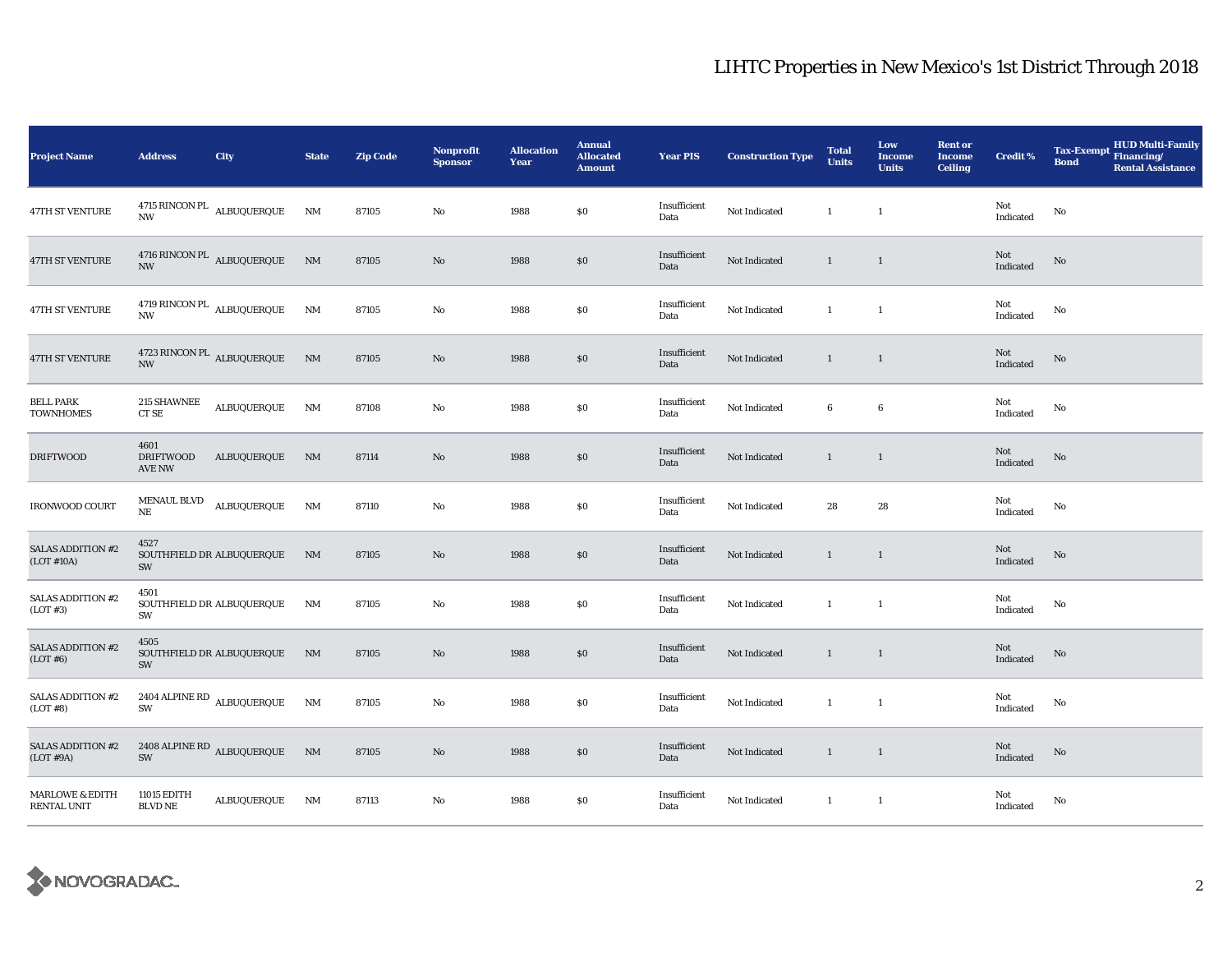| <b>Project Name</b>                            | <b>Address</b>                                                               | City                                                | <b>State</b>           | <b>Zip Code</b> | <b>Nonprofit</b><br><b>Sponsor</b> | <b>Allocation</b><br>Year | <b>Annual</b><br><b>Allocated</b><br><b>Amount</b> | <b>Year PIS</b>      | <b>Construction Type</b> | <b>Total</b><br><b>Units</b> | Low<br>Income<br><b>Units</b> | <b>Rent or</b><br><b>Income</b><br><b>Ceiling</b> | <b>Credit %</b>  | <b>HUD Multi-Family</b><br><b>Tax-Exempt</b><br>Financing/<br><b>Bond</b><br><b>Rental Assistance</b> |
|------------------------------------------------|------------------------------------------------------------------------------|-----------------------------------------------------|------------------------|-----------------|------------------------------------|---------------------------|----------------------------------------------------|----------------------|--------------------------|------------------------------|-------------------------------|---------------------------------------------------|------------------|-------------------------------------------------------------------------------------------------------|
| <b>NEW MEXICO</b><br><b>HOUSING FUND II</b>    | 3804 SUNBIRD<br>DR NW                                                        | <b>ALBUQUERQUE</b>                                  | $\mathbf{N}\mathbf{M}$ | 87120           | Yes                                | 1988                      | \$0\$                                              | Insufficient<br>Data | Not Indicated            | $\mathbf{1}$                 | $\overline{1}$                |                                                   | Not<br>Indicated | $\mathbf{N}\mathbf{o}$                                                                                |
| NEW MEXICO<br><b>HOUSING FUND III</b>          |                                                                              | $2723$ EL TESORO $\,$ ALBUQUERQUE $\,$ ESCONDIDO NW | NM                     | 87120           | Yes                                | 1988                      | $\$0$                                              | Insufficient<br>Data | Not Indicated            | $\mathbf{1}$                 | $\mathbf{1}$                  |                                                   | Not<br>Indicated | No                                                                                                    |
| <b>NEW MEXICO</b><br><b>HOUSING FUND IV</b>    | DR NW                                                                        | $7425$ LYNWOOD $\quad$ ALBUQUERQUE                  | N <sub>M</sub>         | 87120           | Yes                                | 1988                      | $\$0$                                              | Insufficient<br>Data | Not Indicated            | $\boldsymbol{2}$             | $\boldsymbol{2}$              |                                                   | Not<br>Indicated | No                                                                                                    |
| <b>NEW MEXICO</b><br>HOUSING FUND V            | 1900<br>NW                                                                   | ROSEWOOD AVE ALBUQUERQUE                            | NM                     | 87120           | Yes                                | 1988                      | \$0                                                | Insufficient<br>Data | Not Indicated            | $\mathbf{1}$                 | $\overline{1}$                |                                                   | Not<br>Indicated | No                                                                                                    |
| <b>NEW MEXICO</b><br><b>HOUSING FUND VI</b>    | $7104$ $\mbox{{\sc P}\rm{RIMROSE}}$ $\mbox{{\sc A}\rm{LBUQUERQUE}}$<br>DR NW |                                                     | N <sub>M</sub>         | 87120           | Yes                                | 1988                      | $\$0$                                              | Insufficient<br>Data | Not Indicated            | $\mathbf{1}$                 | $\overline{1}$                |                                                   | Not<br>Indicated | No                                                                                                    |
| <b>NEW MEXICO</b><br>HOUSING FUND I            | 9010 HENDRIX<br>RD NE                                                        | ALBUQUERQUE                                         | NM                     | 87111           | Yes                                | 1987                      | $\$0$                                              | Insufficient<br>Data | Not Indicated            | $\mathbf{7}$                 | $7\phantom{.0}$               |                                                   | Not<br>Indicated | $\mathbf{No}$                                                                                         |
| <b>NEW MEXICO</b><br>HOUSING FUND IX           | 5221 EDWARDS<br>$\rm DR\,NE$                                                 | ALBUQUERQUE                                         | NM                     | 87111           | Yes                                | 1989                      | \$0                                                | Insufficient<br>Data | Not Indicated            | $\mathbf{1}$                 | $\overline{1}$                |                                                   | Not<br>Indicated | No                                                                                                    |
| <b>NEW MEXICO</b><br>HOUSING FUND PHASE<br>П   | 2963 BRIGHT<br>STAR DR NW                                                    | ALBUQUERQUE                                         | NM                     | 87120           | No                                 | 1988                      | \$0                                                | Insufficient<br>Data | Not Indicated            | $5\phantom{.0}$              | $\overline{\mathbf{5}}$       |                                                   | Not<br>Indicated | No                                                                                                    |
| <b>NEW MEXICO</b><br><b>HOUSING FUND V III</b> | 6517 ST JOSEPHS $_{\rm ALBUQUERQUE}$<br><b>AVE NW</b>                        |                                                     | N <sub>M</sub>         | 87120           | Yes                                | 1989                      | \$0\$                                              | Insufficient<br>Data | Not Indicated            | $\mathbf{1}$                 | $\overline{1}$                |                                                   | Not<br>Indicated | $\mathbf{N}\mathbf{o}$                                                                                |
| <b>BROOKS APTS</b>                             | 5328<br><b>BLVD NE</b>                                                       | MONTGOMERY ALBUQUERQUE                              | NM                     | 87109           | No                                 | 1988                      | \$0\$                                              | Insufficient<br>Data | Not Indicated            | 90                           | ${\bf 36}$                    |                                                   | Not<br>Indicated | No                                                                                                    |
| <b>VILLA ELENA APTS</b>                        | 201 VILLA<br><b>ELENALN</b>                                                  | <b>BERNALILLO</b>                                   | $\mathbf{NM}$          | 87004           | No                                 | 1988                      | \$0                                                | Insufficient<br>Data | Not Indicated            | 53                           | 53                            |                                                   | Not<br>Indicated | $\rm No$                                                                                              |
| CANON DE<br><b>ARROWHEAD</b>                   | 1700 MARKET ST $_{\rm ALBUQUERQUE}$<br><b>NW</b>                             |                                                     | NM                     | 87120           |                                    | Insufficient<br>Data      | $\$0$                                              | Insufficient<br>Data | Not Indicated            | 244                          | 216                           |                                                   | Not<br>Indicated |                                                                                                       |
| DOWNTOWN @ 700-<br>2ND                         | <b>NW</b>                                                                    | 700 SECOND ST ALBUQUERQUE NM                        |                        | 87102           |                                    | Insufficient<br>Data      | $\$0$                                              | Insufficient<br>Data | Not Indicated            | $\bf{0}$                     | 54                            |                                                   | Not<br>Indicated |                                                                                                       |

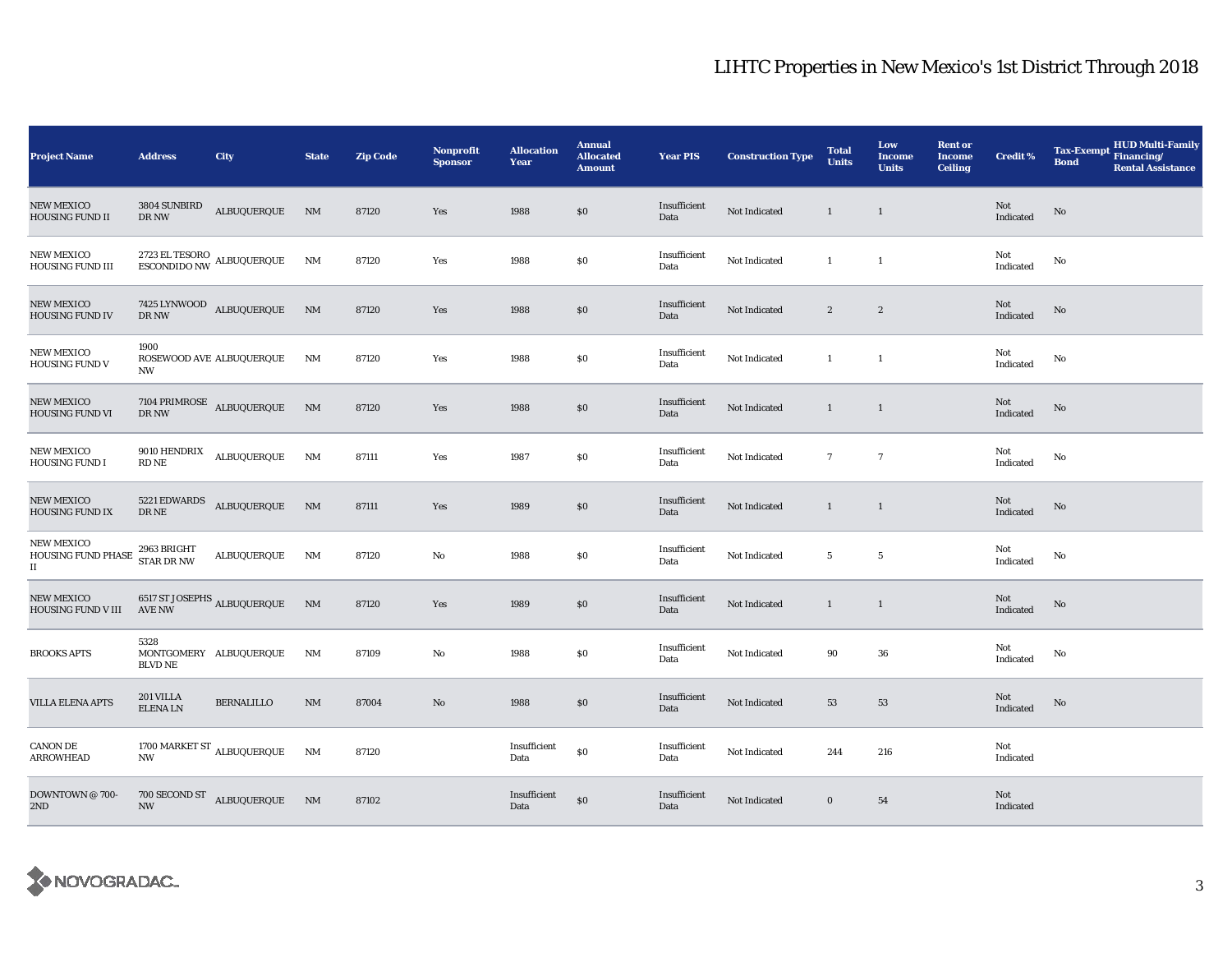| <b>Project Name</b>                                                                                   | <b>Address</b>                          | City                                | <b>State</b>   | <b>Zip Code</b> | Nonprofit<br><b>Sponsor</b> | <b>Allocation</b><br>Year | <b>Annual</b><br><b>Allocated</b><br><b>Amount</b> | <b>Year PIS</b>      | <b>Construction Type</b> | <b>Total</b><br><b>Units</b> | Low<br><b>Income</b><br><b>Units</b> | <b>Rent or</b><br><b>Income</b><br><b>Ceiling</b> | <b>Credit %</b>  | <b>HUD Multi-Family</b><br>Tax-Exempt Financing/<br><b>Bond</b><br><b>Rental Assistance</b> |
|-------------------------------------------------------------------------------------------------------|-----------------------------------------|-------------------------------------|----------------|-----------------|-----------------------------|---------------------------|----------------------------------------------------|----------------------|--------------------------|------------------------------|--------------------------------------|---------------------------------------------------|------------------|---------------------------------------------------------------------------------------------|
| LA VIDA NUEVA                                                                                         | 2323 KATHRYN<br>$\operatorname{AVE}$ SE | <b>ALBUQUERQUE</b>                  | NM             | 87106           |                             | Insufficient<br>Data      | $\$0$                                              | Insufficient<br>Data | Not Indicated            | 314                          | 313                                  |                                                   | Not<br>Indicated |                                                                                             |
| LUNA LODGE PROJECT 9119 CENTRAL<br>(UBUNTU)                                                           | $\operatorname{AVE}$ NE                 | ALBUQUERQUE                         | NM             | 87123           |                             | Insufficient<br>Data      | \$0                                                | Insufficient<br>Data | Not Indicated            | 29                           | 29                                   |                                                   | Not<br>Indicated |                                                                                             |
| NLH4                                                                                                  | $6600$ DELIA RD<br>SW                   | ALBUQUERQUE                         | NM             | 87121           |                             | Insufficient<br>Data      | \$0                                                | Insufficient<br>Data | Not Indicated            | 48                           | 48                                   |                                                   | Not<br>Indicated |                                                                                             |
| PLAZA FELIZ                                                                                           | ST SE                                   | $509$ SAN PABLO $\quad$ ALBUQUERQUE | N <sub>M</sub> | 87108           |                             | Insufficient<br>Data      | $\$0$                                              | Insufficient<br>Data | Not Indicated            | $\bf{0}$                     | 55                                   |                                                   | Not<br>Indicated |                                                                                             |
| SANDIA VALLEY APTS<br><b>PHASE I</b>                                                                  | 8200 BRIDGE<br><b>BLVD SW</b>           | ALBUQUERQUE                         | NM             | 87121           |                             | Insufficient<br>Data      | \$0                                                | Insufficient<br>Data | Not Indicated            | 108                          | 108                                  |                                                   | Not<br>Indicated |                                                                                             |
| SANDIA VALLEY APTS<br>PHASE II                                                                        | 8200 BRIDGE<br><b>BLVD SW</b>           | $\texttt{ALBUQUERQUE}$              | N <sub>M</sub> | 87121           |                             | Insufficient<br>Data      | $\$0$                                              | Insufficient<br>Data | Not Indicated            | 107                          | 107                                  |                                                   | Not<br>Indicated |                                                                                             |
| SILVER GARDENS<br>PHASE I                                                                             | SW                                      | 100 SILVER AVE ALBUQUERQUE          | NM             | 87102           |                             | Insufficient<br>Data      | \$0                                                | Insufficient<br>Data | Not Indicated            | $\bf{0}$                     | 56                                   |                                                   | Not<br>Indicated |                                                                                             |
| <b>SILVER GARDENS</b><br><b>PHASE II</b>                                                              | SW                                      | 100 SILVER AVE ALBUQUERQUE          | N <sub>M</sub> | 87102           |                             | Insufficient<br>Data      | $\$0$                                              | Insufficient<br>Data | Not Indicated            | 45                           | 44                                   |                                                   | Not<br>Indicated |                                                                                             |
| SUNDOWNER PROJECT 6101 CENTRAL ALBUQUERQUE<br>(UHURU)                                                 | AVE NE                                  |                                     | NM             | 87108           |                             | Insufficient<br>Data      | \$0                                                | Insufficient<br>Data | Not Indicated            | 61                           | 32                                   |                                                   | Not<br>Indicated |                                                                                             |
| SUNPOINTE PARK APTS MONTGOMERY ALBUQUERQUE                                                            | 4037<br><b>BLVD NE</b>                  |                                     | N <sub>M</sub> | 87109           |                             | Insufficient<br>Data      | \$0                                                | Insufficient<br>Data | Not Indicated            | 259                          | 259                                  |                                                   | Not<br>Indicated |                                                                                             |
| 1713 GABALDON RD NW $\begin{array}{cc} 1713 \text{ GABALOON} \\ \text{RD NW} \end{array}$ ALBUQUERQUE |                                         |                                     | NM             | 87104           | No                          | 1990                      | \$0                                                | 1992                 | Acquisition and Rehab 5  |                              | $5\phantom{.0}$                      |                                                   | Not<br>Indicated | No                                                                                          |
| SUNCOR<br><b>DEVELOPMENT</b><br><b>TOWNHOMES</b>                                                      | AVE SW                                  | 9714 WESTERN ALBUQUERQUE NM         |                | 87121           | $\rm No$                    | 1990                      | \$0                                                | 1992                 | Not Indicated            | $\boldsymbol{2}$             | $\boldsymbol{2}$                     |                                                   | Not<br>Indicated | No                                                                                          |
| <b>SUNPORT APTS</b>                                                                                   | 1325<br>SE                              | WELLESLEY DR ALBUQUERQUE            | NM             | 87106           | No                          | 1990                      | \$0                                                | 1992                 | Not Indicated            | 85                           | 84                                   |                                                   | Not<br>Indicated | No                                                                                          |

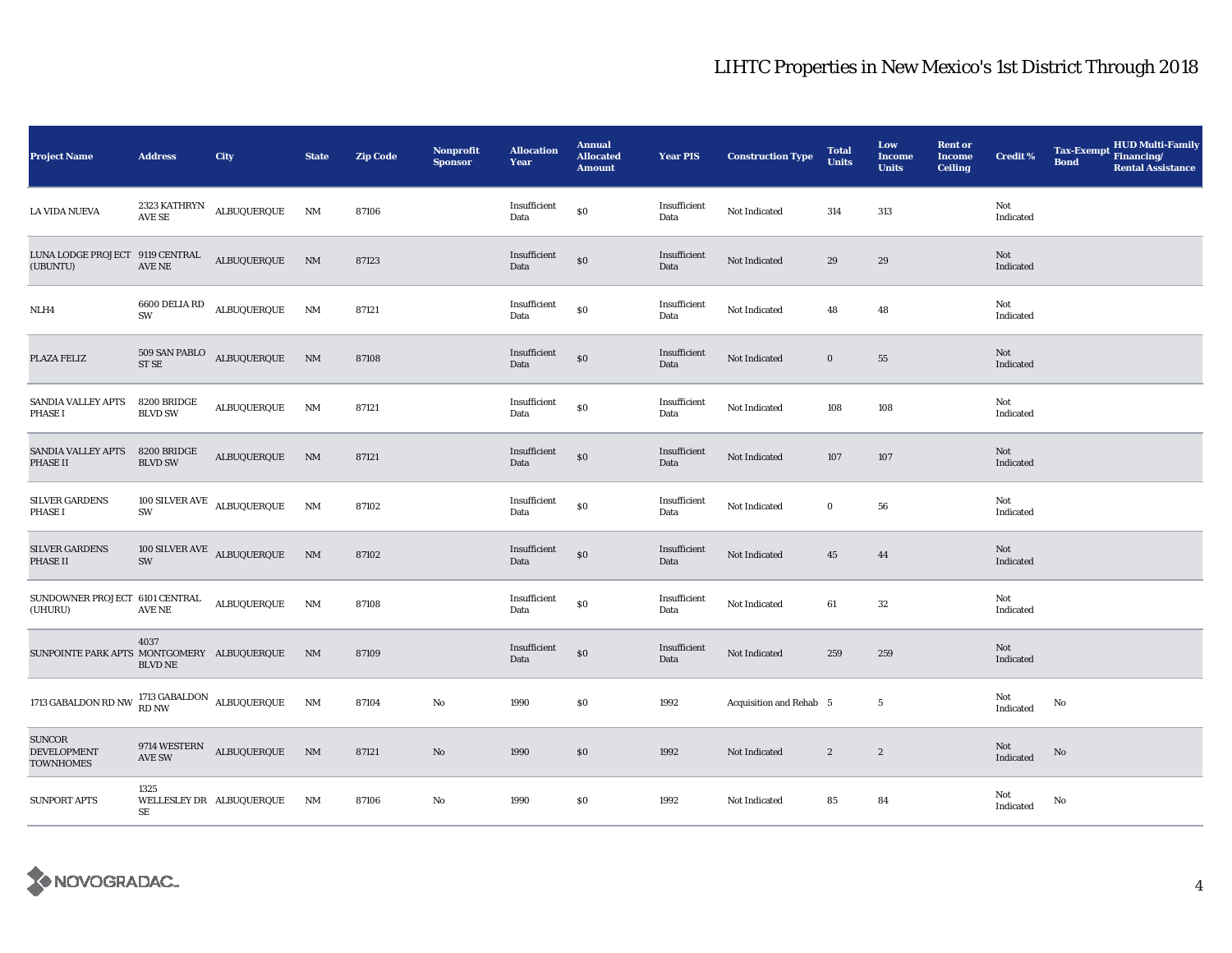| <b>Project Name</b>                            | <b>Address</b>                               | City                                             | <b>State</b>   | <b>Zip Code</b> | <b>Nonprofit</b><br><b>Sponsor</b> | <b>Allocation</b><br>Year | <b>Annual</b><br><b>Allocated</b><br><b>Amount</b> | <b>Year PIS</b> | <b>Construction Type</b>  | <b>Total</b><br><b>Units</b> | Low<br>Income<br><b>Units</b> | <b>Rent or</b><br><b>Income</b><br><b>Ceiling</b> | <b>Credit %</b>                             | <b>Tax-Exempt</b><br><b>Bond</b> | HUD Multi-Family<br>Financing/<br><b>Rental Assistance</b> |
|------------------------------------------------|----------------------------------------------|--------------------------------------------------|----------------|-----------------|------------------------------------|---------------------------|----------------------------------------------------|-----------------|---------------------------|------------------------------|-------------------------------|---------------------------------------------------|---------------------------------------------|----------------------------------|------------------------------------------------------------|
| ARROYO VILLAS APTS                             | 4701 IRVING<br><b>BLVD NW</b>                | ALBUQUERQUE                                      | N <sub>M</sub> | 87114           | No                                 | 1995                      | \$0                                                | 1995            | <b>New Construction</b>   | 200                          | 200                           |                                                   | $70\,\%$ present $\,$ No value              |                                  |                                                            |
| <b>BRIDGE POINTE APTS</b><br><b>PHASE I</b>    | 8200 BRIDGE<br><b>BLVD SW</b>                | ALBUQUERQUE                                      | NM             | 87121           | No                                 | 1994                      | \$0                                                | 1996            | <b>New Construction</b>   | 108                          | 108                           |                                                   | $70$ % present $\,$ No $\,$<br>value        |                                  |                                                            |
| RIO VOLCAN I                                   |                                              | 1919 LADERA DR<br>ALBUQUERQUE NM NW OFC          |                | 87120           | Yes                                | 1996                      | $\$0$                                              | 1996            | New Construction          | 100                          | 100                           |                                                   | $70\%$ present No<br>value                  |                                  |                                                            |
| <b>BRIDGE POINTE APTS</b><br>PHASE II          | 8200 BRIDGE<br><b>BLVD SW</b>                | ALBUQUERQUE                                      | NM             | 87121           | No                                 | 1995                      | \$0                                                | 1997            | <b>New Construction</b>   | 108                          | 108                           |                                                   | $70$ % present $\,$ No $\,$<br>value        |                                  |                                                            |
| <b>LAS BRISAS</b>                              | DR SE                                        | 1201 SAN PEDRO $\,$ ALBUQUERQUE                  | N <sub>M</sub> | 87108           | No                                 | 1996                      | \$0                                                | 1998            | Acquisition and Rehab 120 |                              | 118                           |                                                   | $30\,\%$ present $\,$ Yes value             |                                  |                                                            |
| RIO VOLCAN II                                  | <b>NW</b>                                    | 1919 LADERA DR $\,$ ALBUQUERQUE                  | NM             | 87120           | No                                 | 1996                      | \$0                                                | 1998            | <b>New Construction</b>   | 124                          | 124                           |                                                   | $30\,\%$ present $\,$ $\rm{Yes}$<br>value   |                                  |                                                            |
| DESERT WILLOW APTS                             | 8901<br>JEFFERSON ST ALBUQUERQUE<br>$\rm NE$ |                                                  | N <sub>M</sub> | 87113           | No                                 | 1998                      | \$0                                                | 1999            | <b>New Construction</b>   | 224                          | 223                           |                                                   | $30\,\%$ present $\,$ Yes value             |                                  |                                                            |
| LIFESYLE APTS PHASE I                          | <b>4920 UNION</b><br><b>WAY NE</b>           | ALBUQUERQUE                                      | NM             | 87107           | $\rm No$                           | 1997                      | $\$0$                                              | 1999            | <b>New Construction</b>   | 100                          | 100                           |                                                   | 70 % present $\hbox{~No}$<br>value          |                                  |                                                            |
| VILLA HERMOSA APTS AMERICARE CT ALBUQUERQUE NM | 2600<br><b>NW</b>                            |                                                  |                | 87120           | No                                 | 1997                      | \$0                                                | 1999            | <b>New Construction</b>   | 288                          | 288                           |                                                   | 30 % present Yes<br>value                   |                                  |                                                            |
| MOUNTAIN VIEW I                                | <b>AVE SE</b>                                | 2323 KATHRYN ALBUQUERQUE                         | NM             | 87106           | No                                 | 1998                      | \$0                                                | 2000            | Acquisition and Rehab 316 |                              | 284                           |                                                   | <b>Both 30%</b><br>and 70%<br>present value | Yes                              |                                                            |
| <b>ASPEN RIDGE APTS</b>                        | <b>BLVD SE</b>                               | $820 \, {\rm LOUISIANA} \quad {\rm ALBUQUERQUE}$ | N <sub>M</sub> | 87108           | No                                 | 1999                      | \$0                                                | 2001            | New Construction          | 96                           | 60                            |                                                   | 70 % present $\,$ No $\,$<br>value          |                                  |                                                            |
| <b>RIVER GLEN APTS</b>                         | 6801 GLENRIO<br>RD NW                        | ALBUQUERQUE                                      | NM             | 87121           | No                                 | 1999                      | $\$0$                                              | 2001            | <b>New Construction</b>   | 96                           | 60                            |                                                   | 70 % present $\,$ No $\,$<br>value          |                                  |                                                            |
| VILLA DE SAN FELIPE                            | 701 COAL AVE<br>SW                           | ALBUQUERQUE NM                                   |                | 87102           | $\mathbf{No}$                      | 1999                      | \$0                                                | 2001            | New Construction          | 161                          | 65                            |                                                   | $70\,\%$ present $\,$ No value              |                                  |                                                            |

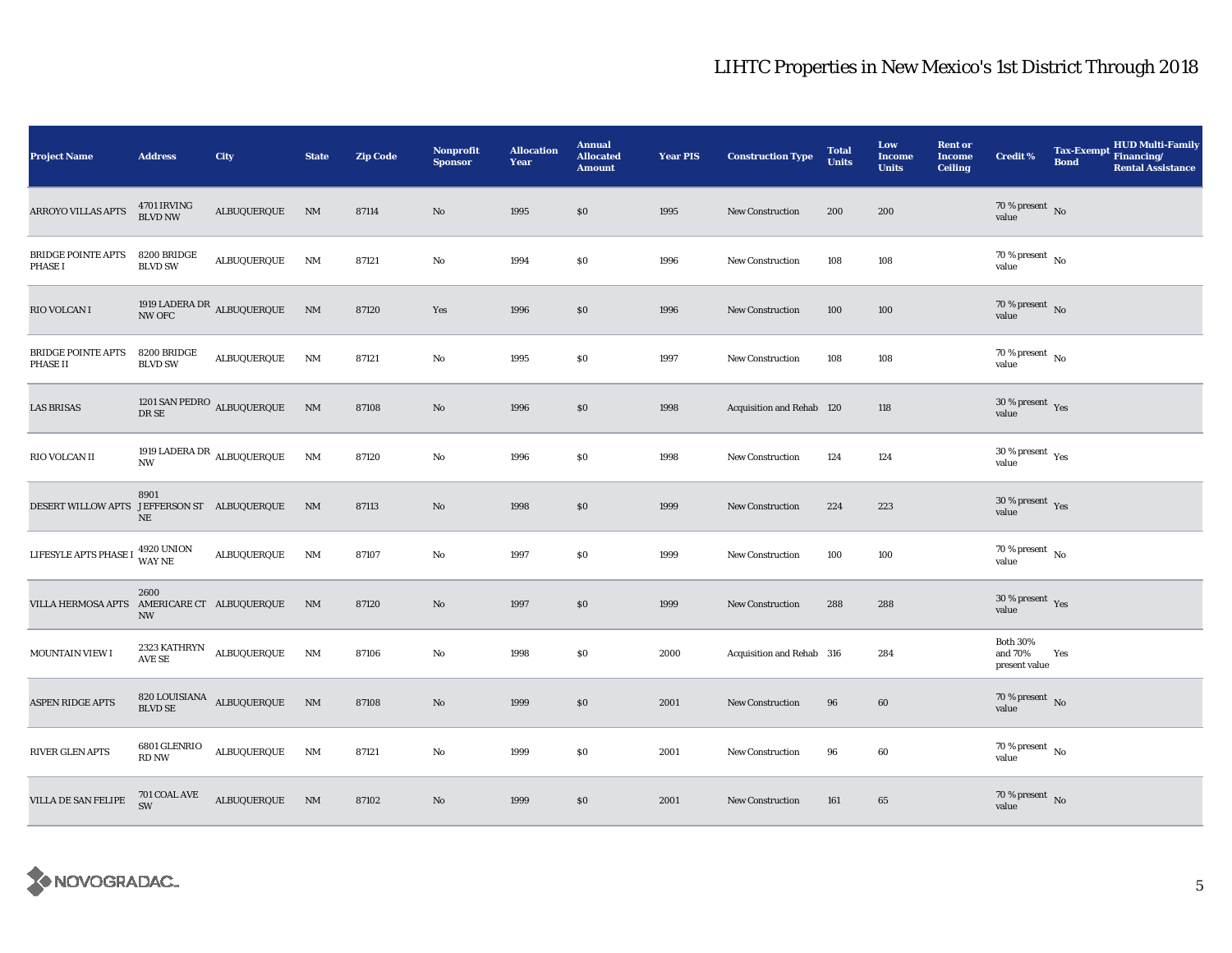| <b>Project Name</b>                                                                                                                               | <b>Address</b>                | City                                       | <b>State</b>           | <b>Zip Code</b> | <b>Nonprofit</b><br><b>Sponsor</b> | <b>Allocation</b><br>Year | <b>Annual</b><br><b>Allocated</b><br><b>Amount</b> | <b>Year PIS</b> | <b>Construction Type</b>  | <b>Total</b><br><b>Units</b> | Low<br><b>Income</b><br><b>Units</b> | <b>Rent or</b><br><b>Income</b><br><b>Ceiling</b> | <b>Credit %</b>                                       | <b>Bond</b> | <b>HUD Multi-Family</b><br>Tax-Exempt Financing/<br><b>Rental Assistance</b> |
|---------------------------------------------------------------------------------------------------------------------------------------------------|-------------------------------|--------------------------------------------|------------------------|-----------------|------------------------------------|---------------------------|----------------------------------------------------|-----------------|---------------------------|------------------------------|--------------------------------------|---------------------------------------------------|-------------------------------------------------------|-------------|------------------------------------------------------------------------------|
| BRENTWOOD GARDEN 6302 HARPER PL ALBUQUERQUE<br>APTS                                                                                               | $\rm{NE}$                     |                                            | NM                     | 87109           | Yes                                | 2001                      | \$229,137                                          | 2002            | Acquisition and Rehab 122 |                              | 122                                  |                                                   | $30$ % present $\rm \gamma_{\rm PS}$<br>value         |             |                                                                              |
| $\rm{VAL} \, \rm{ENCIA} \,\, \rm{COURT} \,\, \rm{APTS} \,\, \, \frac{200 \,\, \rm{VALENCIA}}{\rm{DR} \,\, \rm{SE}} \quad \  \  {\rm ALBUQUERQUE}$ |                               |                                            | NM                     | 87108           | $\mathbf{No}$                      | 2000                      | $\$0$                                              | 2002            | New Construction          | 188                          | 188                                  |                                                   | $30\,\%$ present $\,$ $\rm Yes$<br>value              |             |                                                                              |
| EL PASEO APTS                                                                                                                                     | 301 EL PUEBLO<br>RD NW        | <b>LOS RANCHOS</b>                         | $\rm{NM}$              | 87114           | No                                 | 2002                      | \$331,364                                          | 2003            | <b>New Construction</b>   | 166                          | 166                                  |                                                   | 30 % present $\rm\thinspace\gamma_{\rm e s}$<br>value |             |                                                                              |
| MANZANO MESA APTS                                                                                                                                 | 700 EUBANK<br>BLVD SE         | ALBUQUERQUE                                | <b>NM</b>              | 87123           | $\mathbf{No}$                      | 2001                      | \$0                                                | 2003            | <b>New Construction</b>   | 224                          | 224                                  |                                                   | 30 % present $\gamma_{\rm{es}}$<br>value              |             |                                                                              |
| SANDPIPER APTS                                                                                                                                    | 4401<br><b>BLVD NE</b>        | MONTGOMERY ALBUQUERQUE                     | NM                     | 87109           | $\mathbf{No}$                      | 2002                      | \$50,937                                           | 2003            | Acquisition and Rehab 239 |                              | 235                                  |                                                   | $30$ % present $\rm \gamma_{\rm PS}$<br>value         |             |                                                                              |
| <b>AZTEC VILLAGE</b>                                                                                                                              | 4321<br><b>BLVD NE</b>        | MONTGOMERY ALBUQUERQUE                     | NM                     | 87109           | No                                 | 2003                      | \$432,596                                          | 2004            | Acquisition and Rehab 228 |                              | 228                                  |                                                   | 30 % present $\gamma_{\rm{es}}$<br>value              |             |                                                                              |
| <b>CASA BONITA APTS</b><br>(ALBUQUERQUE)                                                                                                          | <b>BLVD NE</b>                | $4540\mathrm{B}$ CARLISLE $\,$ ALBUQUERQUE | NM                     | 87109           | No                                 | 2004                      | \$0                                                | 2004            | Acquisition and Rehab 140 |                              | 140                                  |                                                   | 30 % present<br>value                                 |             |                                                                              |
| PASEO DEL SOL (LOS<br>RANCHOS)                                                                                                                    | 291 EL PUEBLO<br><b>RD NW</b> | <b>LOS RANCHOS</b>                         | $\mathrm{NM}$          | 87114           | No                                 | 2003                      | \$0                                                | 2004            | <b>New Construction</b>   | 124                          | 124                                  |                                                   | 30 % present $\gamma_{\rm e s}$<br>value              |             |                                                                              |
| SANDIA VISTA APTS                                                                                                                                 | 901 TRAMWAY<br><b>BLVD NE</b> | <b>ALBUQUERQUE</b>                         | NM                     | 87123           | No                                 | 2003                      | \$172,583                                          | 2004            | Acquisition and Rehab 138 |                              | 138                                  | 60% AMGI                                          | $30\,\%$ present $\,$ Yes value                       |             |                                                                              |
| <b>SUNNY ACRES</b>                                                                                                                                | <b>RD NW</b>                  | 2821 MOUNTAIN $_{\mbox{ALBUQUERQUE}}$      | $\mathbf{N}\mathbf{M}$ | 87104           | $\mathbf{No}$                      | 2003                      | \$118,062                                          | 2004            | Acquisition and Rehab 75  |                              | 75                                   | 60% AMGI                                          | $30\,\%$ present $\,$ Yes<br>value                    |             |                                                                              |
| <b>VISTA GRANDE APTS</b>                                                                                                                          | <b>12801 COPPER</b><br>AVE NE | ALBUQUERQUE                                | NM                     | 87123           | No                                 | 2003                      | \$0                                                | 2004            | Acquisition and Rehab 96  |                              | 95                                   |                                                   | 30 % present $\rm\thinspace\gamma_{\rm e s}$<br>value |             |                                                                              |
| <b>ALTA VISTA APTS</b>                                                                                                                            | 4200 SPANISH<br><b>BIT NE</b> | ALBUQUERQUE                                | NM                     | 87111           |                                    | Insufficient<br>Data      | \$554,224                                          | 2004            | Acquisition and Rehab 270 |                              | 268                                  |                                                   | $30$ % present $\,$ $\rm Yes$<br>value                |             |                                                                              |
| EL PUEBLO/MADEIRA<br>APTS                                                                                                                         | 1015 CARDENAS<br>DR SE        | ALBUQUERQUE                                | NM                     | 87108           | No                                 | 2004                      | \$0                                                | 2005            | Acquisition and Rehab 107 |                              | 107                                  |                                                   | $30$ % present $\,$ $\rm Yes$<br>value                |             |                                                                              |